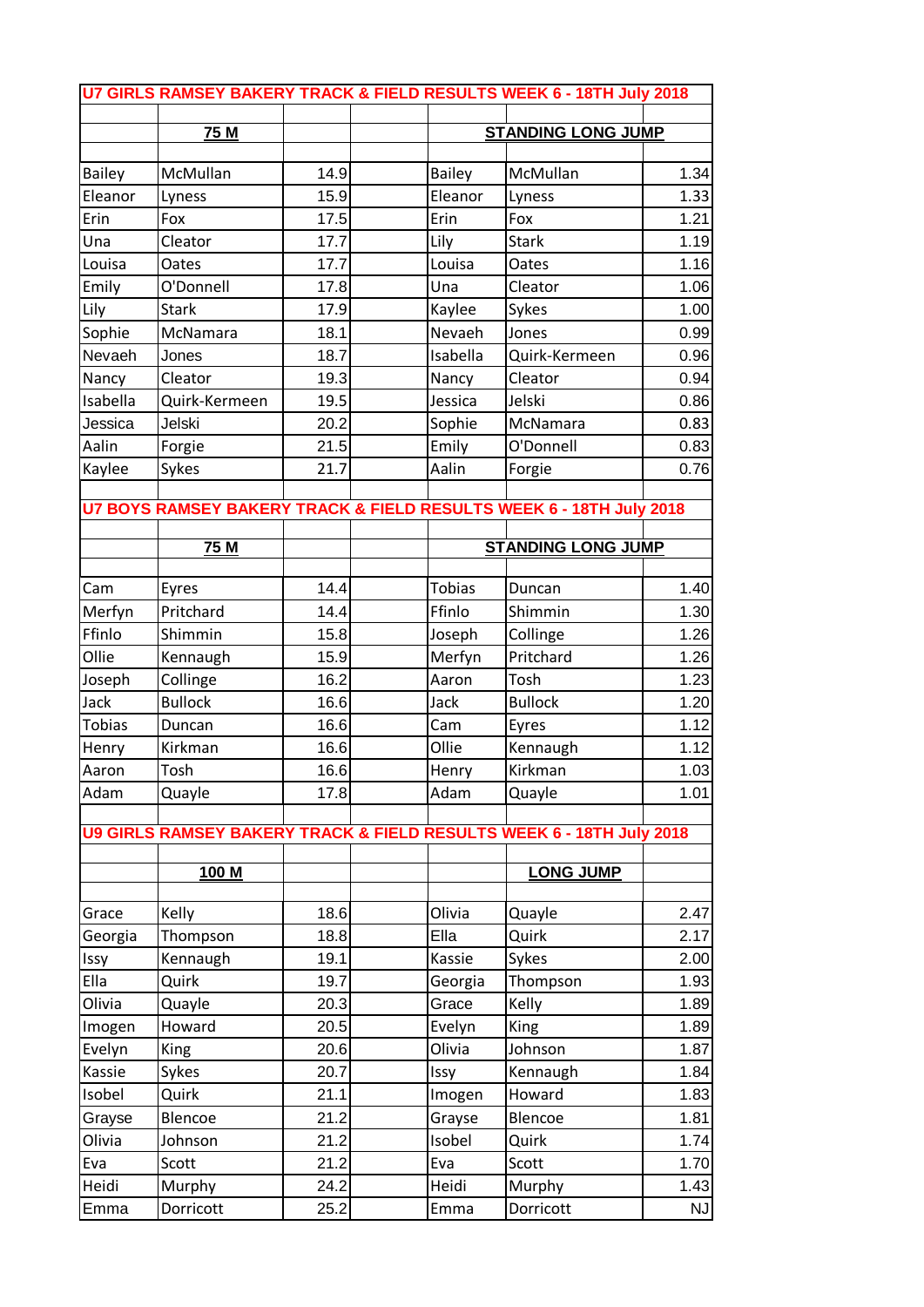|                     | 600 M                      |              |                     | U9 GIRLS RAMSEY BAKERY TRACK & FIELD RESULTS WEEK 6 - 18TH July 2018 |              |
|---------------------|----------------------------|--------------|---------------------|----------------------------------------------------------------------|--------------|
|                     |                            |              |                     |                                                                      |              |
| Issy                | Kennaugh                   | 2.34.3       |                     |                                                                      |              |
| Ella                | Quirk                      | 2.34.4       |                     |                                                                      |              |
| Grace               | Kelly                      | 2.39.1       |                     |                                                                      |              |
| Isobel              | Quirk                      | 2.42.0       |                     |                                                                      |              |
| Grayse              | Blencoe                    | 2.48.8       |                     |                                                                      |              |
| Eva                 | Scott                      | 2.53.4       |                     |                                                                      |              |
| Evelyn              | King                       | 2.54.4       |                     |                                                                      |              |
| Olivia              | Johnson                    | 2.59.7       |                     |                                                                      |              |
| Olivia              | Quayle                     | 3.00.7       |                     |                                                                      |              |
| Imogen              | Howard                     | 3.08.9       |                     |                                                                      |              |
| Kassie              | Sykes                      | 3.13.7       |                     |                                                                      |              |
| Emma                | Dorricott                  | 3.14.4       |                     |                                                                      |              |
| Georgia             | Thompson                   | 3.19.3       |                     |                                                                      |              |
|                     |                            |              |                     |                                                                      |              |
|                     |                            |              |                     |                                                                      |              |
|                     |                            |              |                     | U9 BOYS RAMSEY BAKERY TRACK & FIELD RESULTS WEEK 6 - 18TH July 2018  |              |
|                     |                            |              |                     |                                                                      |              |
|                     | 100 M                      |              |                     | <b>LONG JUMP</b>                                                     |              |
|                     |                            |              |                     |                                                                      |              |
| Dylan               | <b>Bullock</b><br>Woodward | 17.2<br>18.2 | Zac                 | Woodward<br><b>Bullock</b>                                           | 3.10         |
| Zac                 |                            |              | Dylan               |                                                                      | 2.63         |
| James               | Jelski                     | 18.4<br>18.7 | Oliver              | Fox                                                                  | 2.55         |
| Oliver<br>Kaidan    | Fox                        |              | Henry (Har Stennett |                                                                      | 2.45         |
|                     | <b>Stevens</b>             | 19.0         | Timothy             | Perry                                                                | 2.40         |
| Timothy             | Perry                      | 19.1<br>19.1 | James               | Jelski                                                               | 2.23<br>2.15 |
| Henry (Har Stennett |                            |              | James               | Leece                                                                |              |
| Cailum              | McCann                     | 19.2<br>21.3 | Jacob               | Quayle                                                               | 1.95<br>1.80 |
| James<br>Jacob      | Leece                      |              | Zinzan              | <b>Boyes</b><br>McCann                                               | 1.80         |
| Zinzan              | Quayle<br><b>Boyes</b>     | 22.7<br>24.7 | Cailum<br>Kaidan    | Stevens                                                              | 1.75         |
|                     |                            |              |                     |                                                                      |              |
|                     |                            |              |                     |                                                                      |              |
|                     | 600 M                      |              |                     |                                                                      |              |
|                     |                            |              |                     |                                                                      |              |
| Dylan               | <b>Bullock</b>             | 2.11.6       |                     |                                                                      |              |
| Henry (Har Stennett |                            | 2.12.3       |                     |                                                                      |              |
| Zac                 | Woodward                   | 2.19.3       |                     |                                                                      |              |
| James               | Jelski                     | 2.28.5       |                     |                                                                      |              |
| Timothy             | Perry                      | 2.35.6       |                     |                                                                      |              |
| Oliver              | Fox                        | 2.40.8       |                     |                                                                      |              |
| Cailum              | McCann                     | 2.45.7       |                     |                                                                      |              |
| Kaidan              | Stevens                    | 2.45.9       |                     |                                                                      |              |
| James               | Leece                      | 2.58.6       |                     |                                                                      |              |
| Zinzan              | <b>Boyes</b>               | 3.11.3       |                     |                                                                      |              |
|                     |                            |              |                     |                                                                      |              |
|                     |                            |              |                     |                                                                      |              |